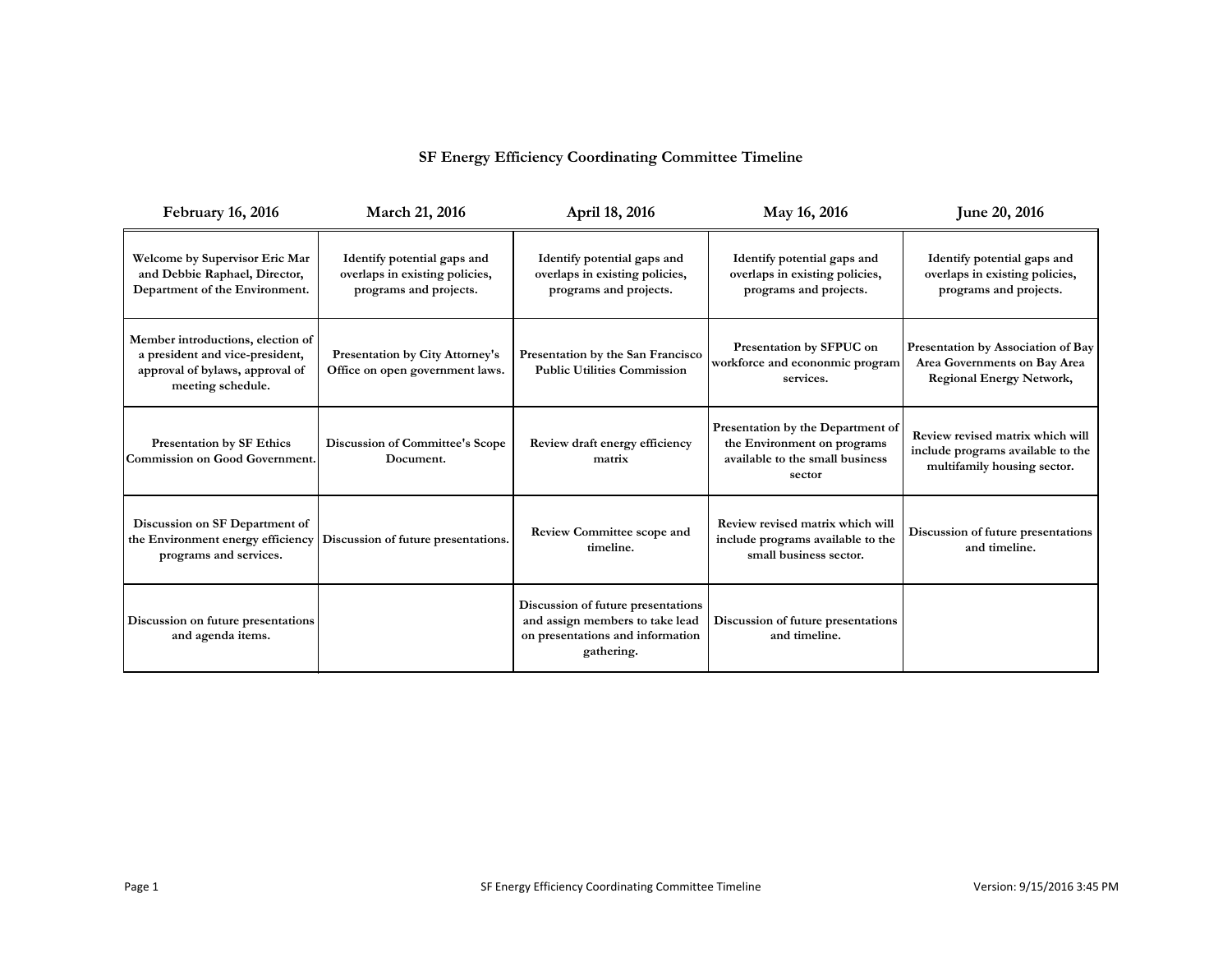## **SF Energy Efficiency Coordinating Committee Timeline**

| <b>July 18, 2016</b>                                                                                                                                                            | <b>August 15, 2016</b>   | September 19, 2016                                                                                                                                                              | October 17, 2016                                                      | <b>November 21, 2016</b>                                       |
|---------------------------------------------------------------------------------------------------------------------------------------------------------------------------------|--------------------------|---------------------------------------------------------------------------------------------------------------------------------------------------------------------------------|-----------------------------------------------------------------------|----------------------------------------------------------------|
| Discuss recommendations and<br>policy standards on how SF should<br>equitably spend energy efficiency<br>monies and align programs with<br>other utility and regional programs. | <b>Meeting Cancelled</b> | Discuss recommendations and<br>policy standards on how SF should<br>equitably spend energy efficiency<br>monies and align programs with<br>other utility and regional programs. | Discuss outline of report to the<br><b>Board of Supervisors</b>       | Review outline of report to the<br><b>Board of Supervisors</b> |
| Presentation by SF Department of<br>the Environment on energy data<br>access.                                                                                                   |                          | Presentation by CleanPowerSF and<br>MarinCleanEnergy.                                                                                                                           | Committee begins synthesizing<br>information it has received to date. |                                                                |
| Presentation by Pacific Gas and<br>Electric Company.                                                                                                                            |                          | Review revised matrix of San<br>Francisco energy efficiency<br>programs.                                                                                                        |                                                                       |                                                                |
| Review revised matrix of San<br>Francisco energy efficiency<br>programs.                                                                                                        |                          | Discussion of future presentations<br>and timeline.                                                                                                                             |                                                                       |                                                                |
| Discussion of future presentations<br>and timeline.                                                                                                                             |                          |                                                                                                                                                                                 |                                                                       |                                                                |